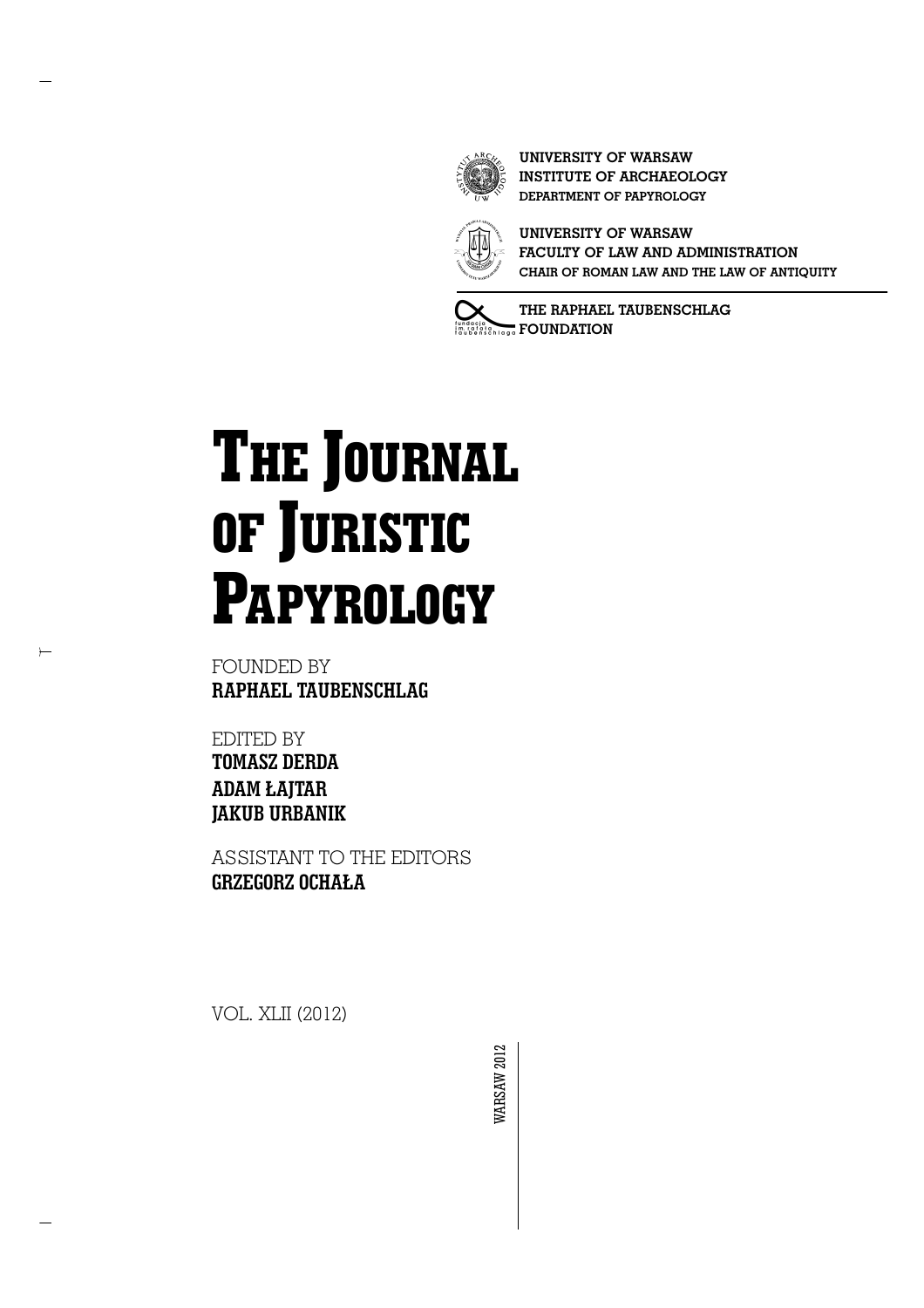#### SCIENTIFIC BOARD

**Roger S. Bagnall** (New York University), **Benedetto Bravo** (Uniwersytet Warszawski), **Willy Clarysse** (Katholieke Universiteit Leuven), **Joseph Mélèze Modrzejewski** (Université Paris I – Sorbonne/École pratique des hautes études), **Dorothy Thompson** (Girton College, Cambridge University), **Jacques van der Vliet** (Universiteit Leiden/Radboud Universiteit Nijmegen), **Ewa Wipszycka** (Uniwersytet Warszawski)

#### LANGUAGE CONSULTANTS

English: **Giovanni R. Ruffini** (Fairfield University), French: **Chris Rodriguez** (Université Paris I), German: **Martin Lemke** (Uniwersytet Warszawski), Italian: **Fabiana Tuccillo** (Universit∫ degli studi di Napoli «Federico II»), Spanish: **José Luis Alonso** (Universidad del País Vasco/Uniwersytet Warszawski)

© For the book by Fundacja im. Rafała Taubenschlaga © For the constituting papers by the authors

Computer design and DTP by **Tomasz Derda, Grzegorz Ocha∏a, and Jakub Urbanik**

Cover design by **Maryna WiÊniewska**

 $\overleftarrow{ }$ 

Warszawa 2012

ISSN 0075–4277

This publication has been published with financial support from the Institute of Archaeology, University of Warsaw

Wydanie I (wersja pierwotna) Druk i oprawa: Drukarnia Duo Studio, Warszawa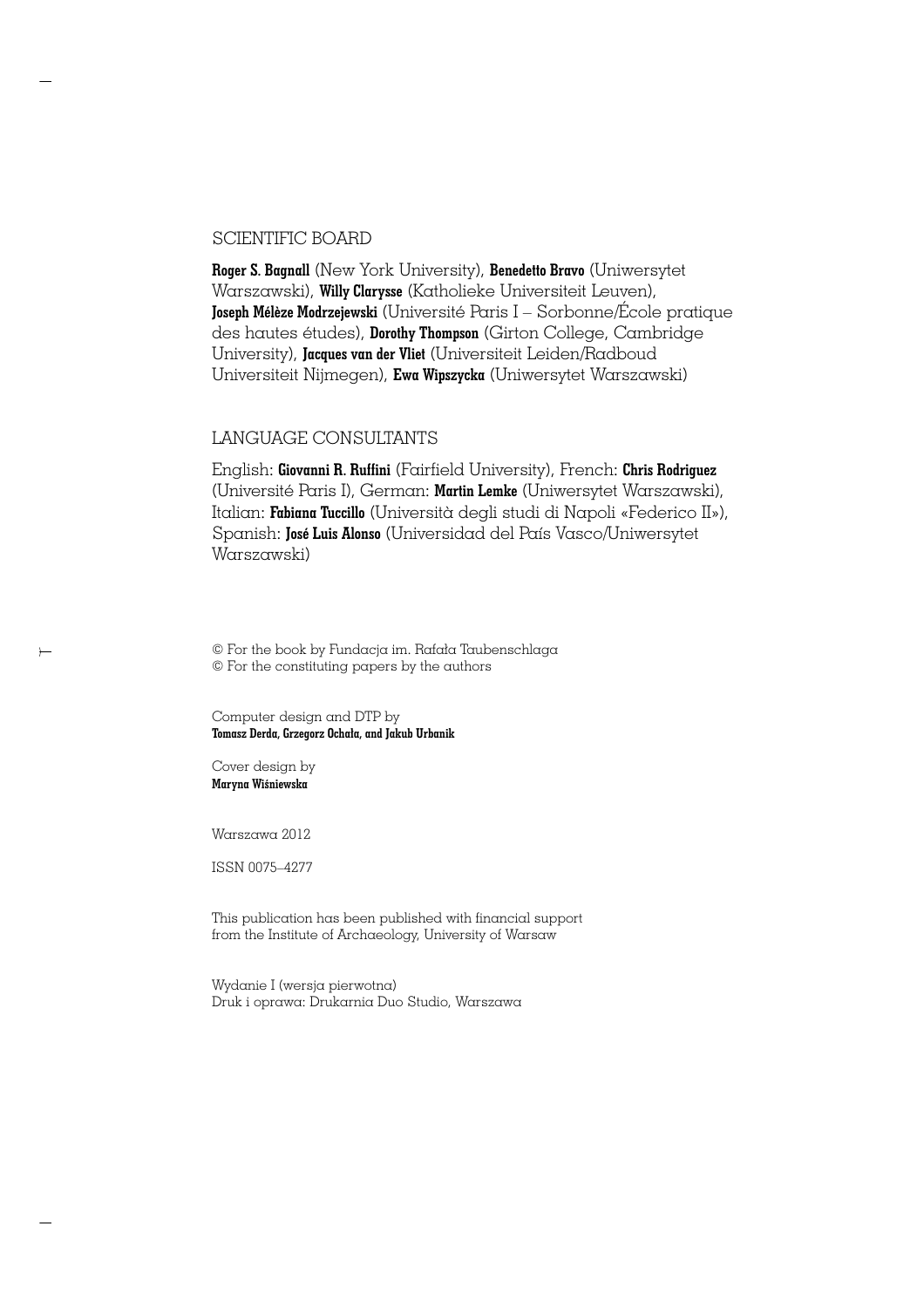*The Journal of Juristic Papyrology* vol. xlii (2012)

## **CONTENTS**

 $\ddot{\phantom{0}}$ 

| José Luis Alonso<br>$\Pi$ ( $\sigma\tau$ is <i>in loan transactions</i> :<br>9                                            |  |
|---------------------------------------------------------------------------------------------------------------------------|--|
| Willy CLARYSSE & Christelle FISCHER-BOVET<br>Greek papyri of the Classics Department at Stanford (P. Stan. Class.).<br>31 |  |
| Alain DELATTRE & Klaas A. WORP<br>Une étiquette de momie du Ive siècle au British Museum:                                 |  |
| Tomasz DERDA & Maria NOWAK                                                                                                |  |
| Johannes DIETHART & Werner VOIGT<br>Beobachtungen zur Lexikographie der Papyri  117                                       |  |
| Tomasz Górecki & Adam Łajtar<br>An ostracon from the Christian hermitage in MMA $1152$ 135                                |  |
| Maria MOSSAKOWSKA-GAUBERT                                                                                                 |  |